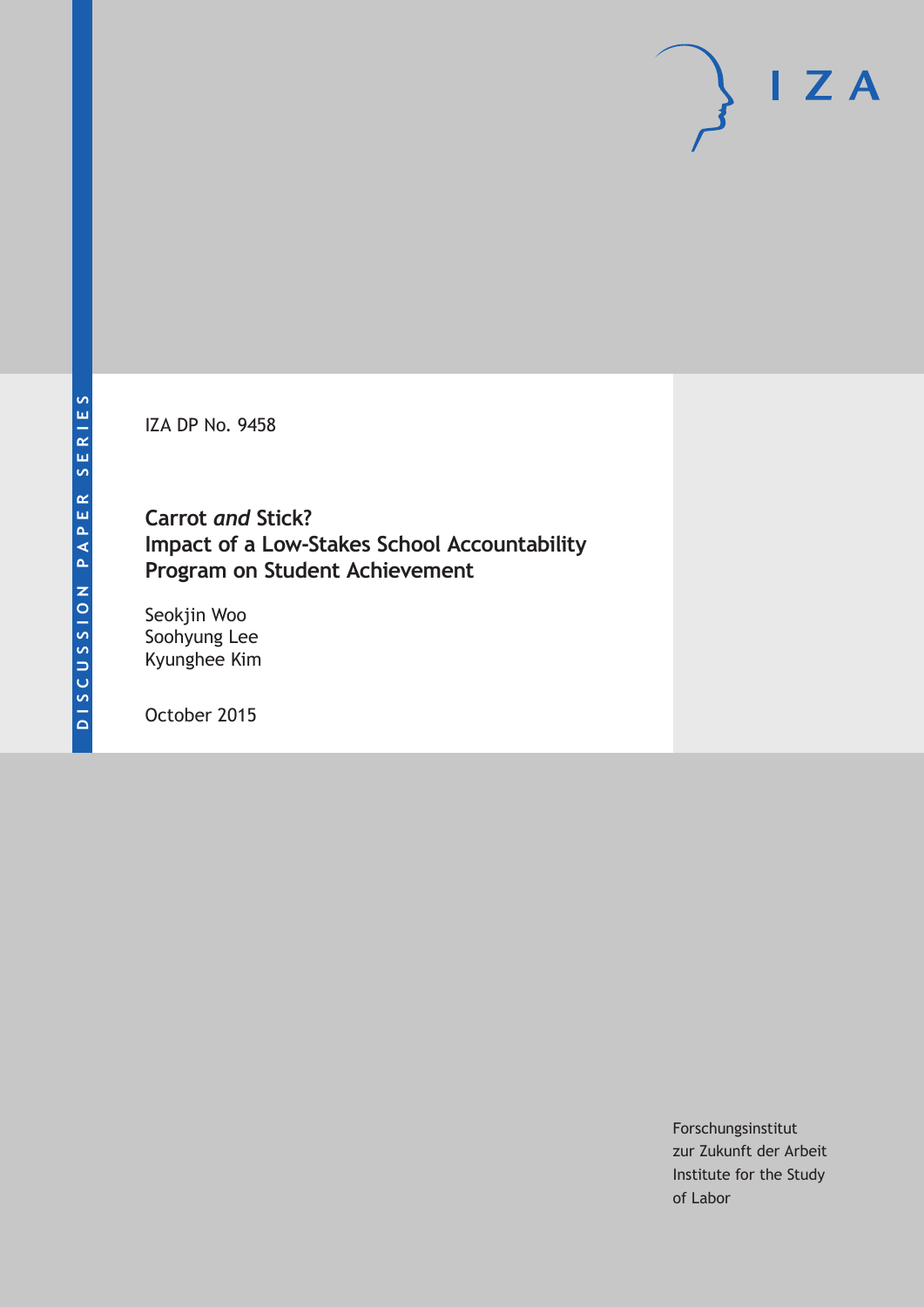# **Carrot** *and* **Stick? Impact of a Low-Stakes School Accountability Program on Student Achievement**

## **Seokjin Woo**

*Myongji University* 

### **Soohyung Lee**

*University of Maryland and IZA* 

### **Kyunghee Kim**

*Korea Institute for Curriculum and Evaluation*

Discussion Paper No. 9458 October 2015

IZA

P.O. Box 7240 53072 Bonn **Germany** 

Phone: +49-228-3894-0 Fax: +49-228-3894-180 E-mail: iza@iza.org

Any opinions expressed here are those of the author(s) and not those of IZA. Research published in this series may include views on policy, but the institute itself takes no institutional policy positions. The IZA research network is committed to the IZA Guiding Principles of Research Integrity.

The Institute for the Study of Labor (IZA) in Bonn is a local and virtual international research center and a place of communication between science, politics and business. IZA is an independent nonprofit organization supported by Deutsche Post Foundation. The center is associated with the University of Bonn and offers a stimulating research environment through its international network, workshops and conferences, data service, project support, research visits and doctoral program. IZA engages in (i) original and internationally competitive research in all fields of labor economics, (ii) development of policy concepts, and (iii) dissemination of research results and concepts to the interested public.

IZA Discussion Papers often represent preliminary work and are circulated to encourage discussion. Citation of such a paper should account for its provisional character. A revised version may be available directly from the author.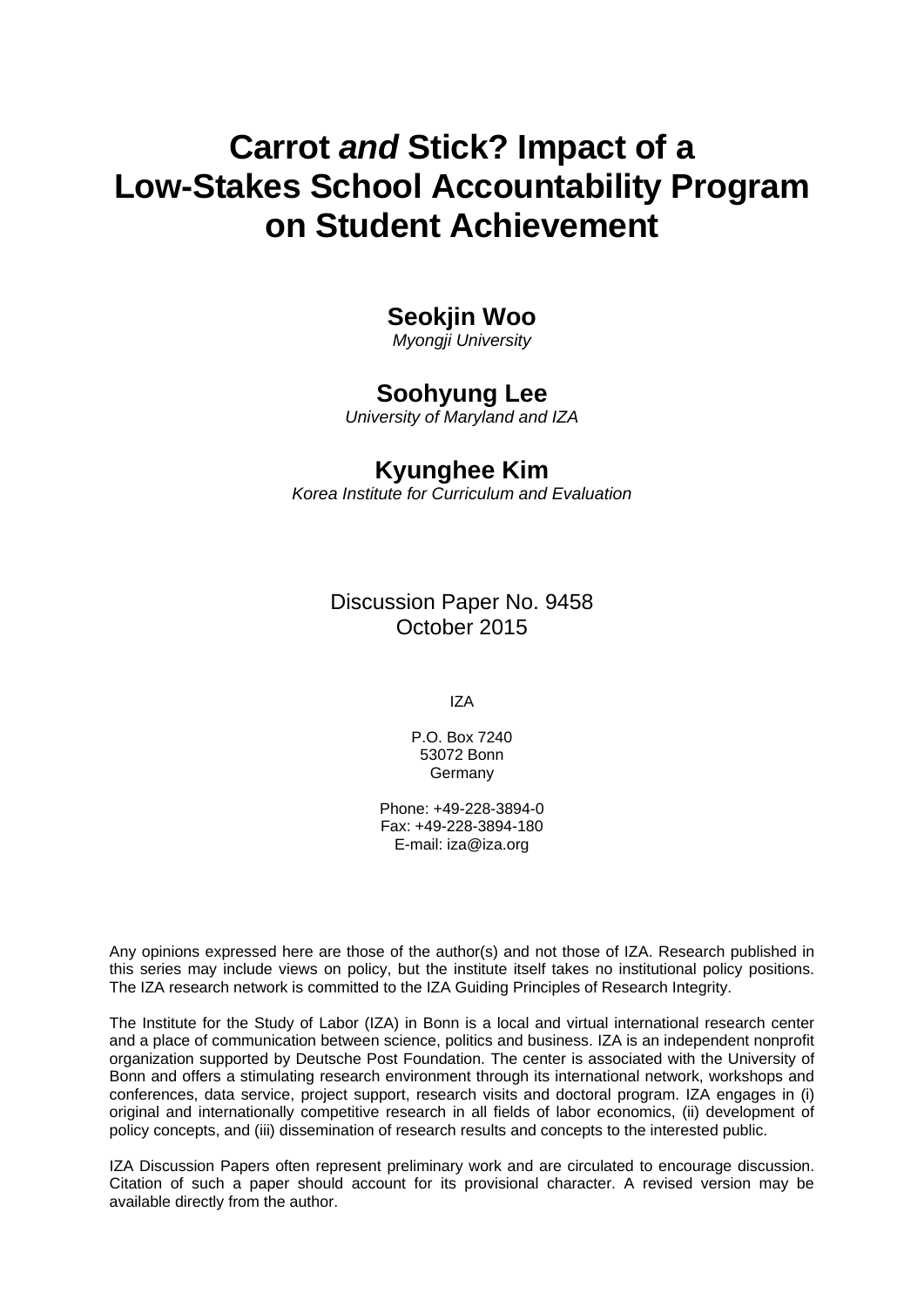IZA Discussion Paper No. 9458 October 2015

# **ABSTRACT**

# **Carrot** *and* **Stick? Impact of a Low-Stakes School Accountability Program on Student Achievement1**

A key concern in the design of education policies relates to the structure of incentives in accountability systems. This paper examines a school accountability program that provides financial support to low-performing schools but has no direct punishment scheme for recipients who do not exhibit improvement. Although the program does not include highstakes consequences, our estimates indicate that the program reduced the share of underperforming students by 18 percent. This paper's results suggest that to improve student achievement, a school accountability program does not need to set high-stakes consequences that potentially induce unwanted strategic behaviors on the part of school workers.

JEL Classification: C5, I2

Keywords: school accountability, student achievement, school performance, fuzzy regression discontinuity design

Corresponding author:

 $\overline{\phantom{a}}$ 

Soohyung Lee Department of Economics University of Maryland 3114 Tydings Hall College Park, MD 20742 USA E-mail: LeeS@econ.umd.edu

<sup>&</sup>lt;sup>1</sup> We thank Lesley Turner and Ben Malin for detailed suggestions. All errors are on our own. Woo acknowledges the financial support by the 2013 Research Fund of Myongji University. This paper is forthcoming in *Economics Letters*. Online Appendix available at: www.soohyunglee.com/research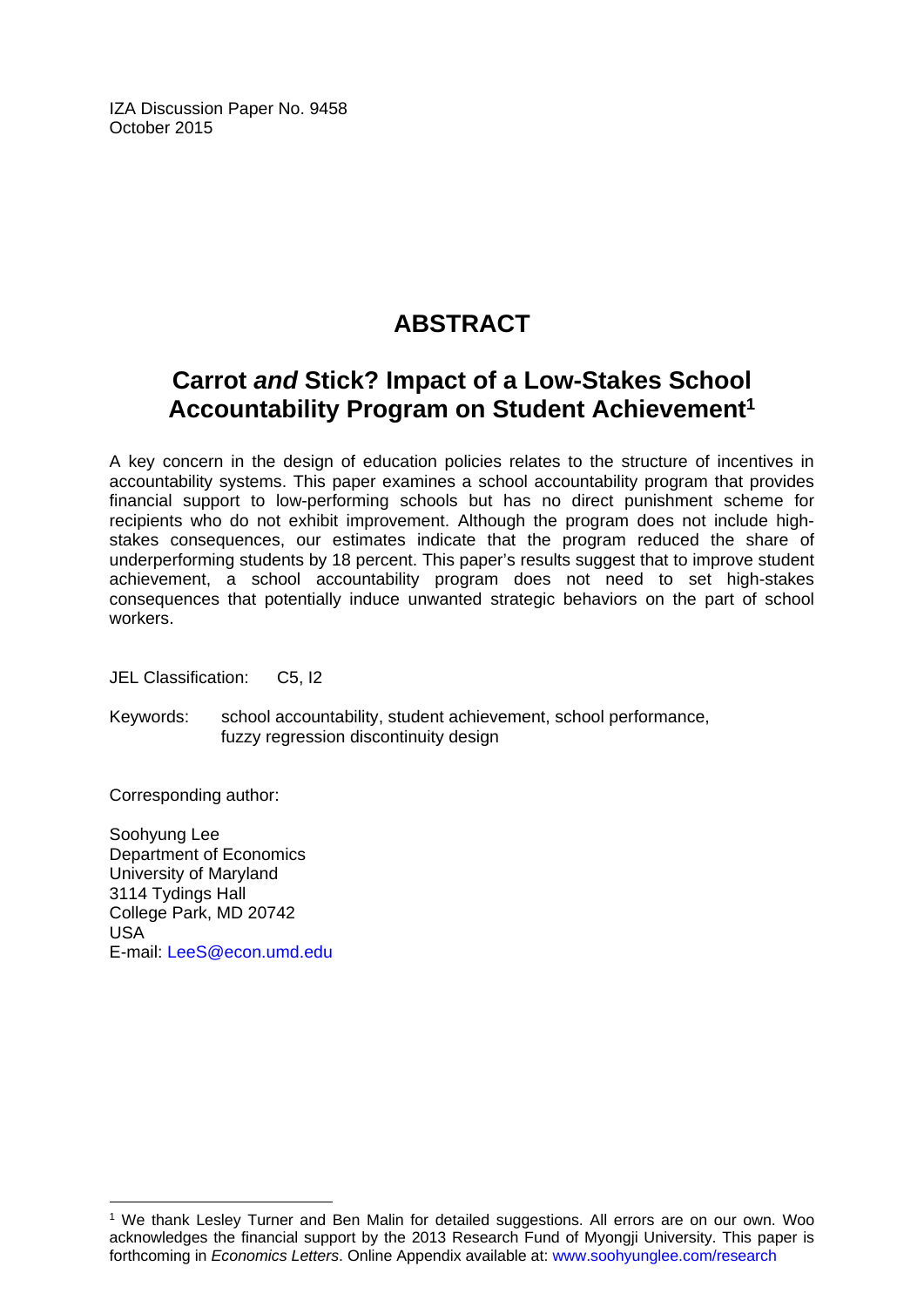#### **I. Introduction**

One of the main concerns in education policy-making is how to properly structure incentives in school accountability programs (e.g., Figlio and Loeb, 2011, Neal, 2011). In the U.S., such accountability programs are implemented by the federal government (e.g., the No Child Left Behind Act of 2001) as well as by states and localities (e.g., the 2007 New York City accountability system that established school progress reports).<sup>2</sup> These accountability programs set performance goals that schools are required to meet and impose consequences on schools deemed to be low performing. Rarely do such programs provide low-performing schools with additional resources to meet these goals. Furthermore, whether or not performance goals are met can significantly affect school employees in terms of their monetary compensation, employment, and promotions.

While this high-stakes "carrot and stick" approach provides a significant incentive for school workers to meet performance goals, it may also lead to counterproductive actions that could jeopardize the educational system (e.g., manipulation of test scores and shifting of resources to test subjects from non-test subjects).<sup>3</sup> Therefore, it is important to examine whether an accountability program that imposes weaker financial incentives and thus imposes a lower risk of strategic behaviors - can improve school performance as much as the current high-stakes programs. The results of this paper suggest that it may be possible to improve student achievement without relying on heavy financial incentives.

We study a national accountability program called the "School For Improvement" (SFI herein) program that was introduced in South Korea in 2010. Similar to accountability programs in the U.S., the SFI program classifies schools according to

<sup>&</sup>lt;sup>2</sup> For example, Hanushek and Raymond (2005) and Rockoff and Turner (2010) evaluate of the impact of each program on student achievement and other outcomes.

<sup>3</sup> Rouse et al. (2013) provide a recent survey of this literature.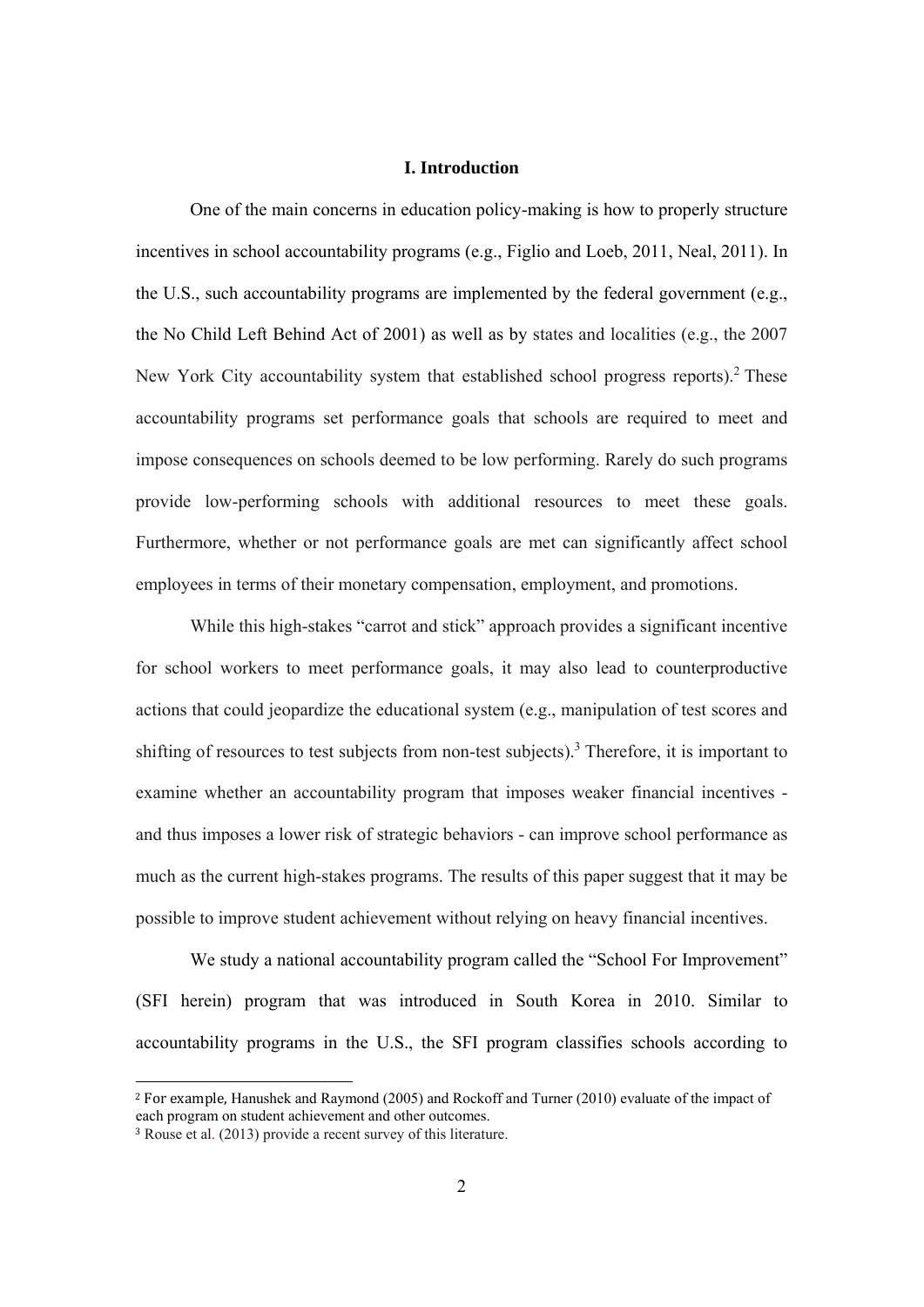student achievement and aims to help failing schools. Unlike the U.S. programs, the SFI program provides all failing schools with substantial financial resources that they can use to increase human resources by hiring additional teachers' aides, acquiring consulting services for teaching skills, and offering additional classes after school. The SFI program does not provide financial incentives to school workers based on post-period student performance; rather, it uses indirect pressure from peers and parents by publicly announcing schools' performance.

The SFI program identifies a school as failing when at least 20 percent of its students are classified as "underperforming" based on the baseline assessment in 2009. Due to this selection rule, we use a regression discontinuity (RD) design to estimate the impact of the SFI program on student achievement. We use a nationwide administrative dataset containing reliable measures of student performance in 2009 and 2010. We find that the SFI program leads to a significant 3.7 percentage point (18 percent) reduction in the percentage of students classified as underperforming and significantly improves student achievement in all test subjects (Reading, Math, English, Science, and Social Studies). These results are robust to various specifications and alternative empirical models.

Our results suggests that a well-defined low-stakes accountability program that provides failing schools with additional resources may be able to improve student achievement, just like a high-stakes accountability program, while imposing a lower risk of inducing unintended behavior on the part of school workers. Therefore, this paper calls for further studies on designing the proper level of incentives for school improvement.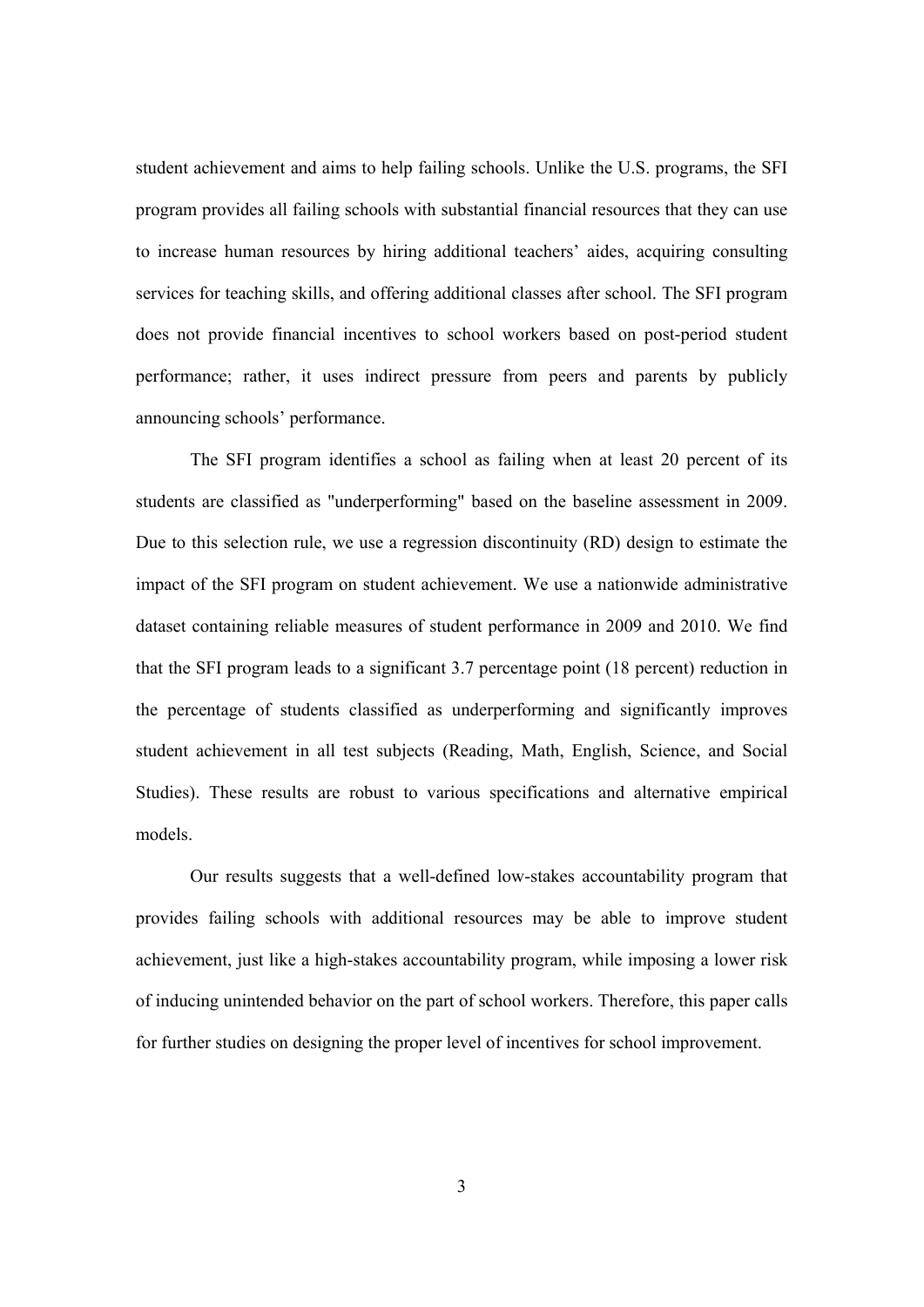#### **II. Institutional Background and Data**

Since 2009, the South Korean government has conducted a national test every year to evaluate all students enrolling in grade 6 (the final grade of primary school), grade 9 (the final grade of middle school) or grade 11 (the second year of high school). 4 In March 2010, the government launched an accountability program called School For Improvement (SFI) to reduce the share of "underperforming" students – those considered to lack a basic understanding of the curriculum. We examine the impact of the SFI in the middle school setting because, unlike the high school setting, students cannot choose the middle school they attend: they are randomly assigned to one within their school districts, which provides a clean identification setting (see details in Lee et al. 2014). Compared to the primary school setting, the middle school curriculum is well aligned with the contents covered by the national college entrance exams, which is important to predict a student's success in college and other labor market outcomes.

The SFI provides each participating school approximately 70,000 US dollars per year, and the school can use it to hire additional teachers' aides, offer additional afterschool classes, or secure consulting services.<sup>5</sup> Regarding the consulting services, the Korean Ministry of Education dispatches to a school a team of professionals who identify students at risk, evaluate lectures, observe the dynamics among school workers, and then provide solutions to address the issues that may account for the school's low performance (see details in Kim et al, 2012). The SFI program does not impose explicit consequences when a school does not show any improvement. However, the program uses rather gentle

<sup>&</sup>lt;sup>4</sup> The test, called the National Assessment of Educational Achievement (NAEA), is administrated by the Korean Ministry of Education. For middle school students, the NAEA consists of five test subjects – Reading, Math, English, Science, and Social Studies. See details in Lee at al (2014).

<sup>&</sup>lt;sup>5</sup> If this financial subsidy were entirely used to hire teachers' aides, the average school could have hired 53 workers (on a basis of 20 hours per week), which is approximately the same as the average number of fulltime teachers in a given school.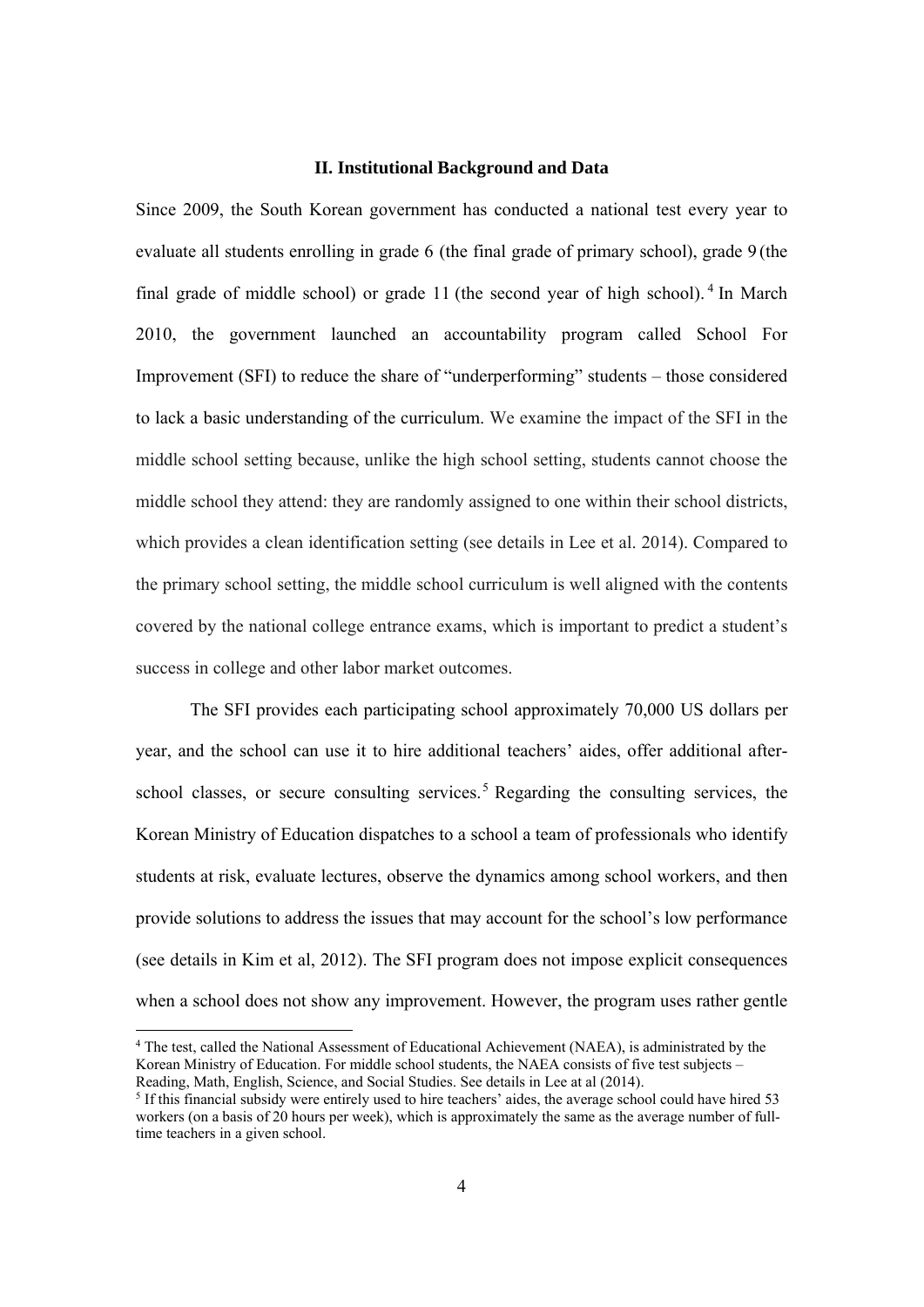incentives by making the information on each school's performance publicly available on the government's website. See details in Online Appendix Section B.

 Our data includes school-by-year observations in 2009 and 2010 of all middle schools in South Korea. We observe the share of  $9<sup>th</sup>$  grade students classified as underperforming, which is measured by the average of the share of students who are classified as lacking a basic understanding of a given test subject (Reading, Math, English, Science, and Social Studies). We supplement the data with a separate school-byyear dataset called the Korea Education & Research Information Service (KERIS) from the Korean Ministry of Education. The KERIS includes school-level characteristics, such as student-teacher ratio, whether a school was established by a private entity, and teacher characteristics. See the online appendix for a detailed description of the data.

 All middle schools that had at least 20 percent underperforming students on the 2009 national test were required to participate in the SFI program, while the rest could join the program voluntarily. Consistent with this selection rule, all of the schools whose initial share of underperforming students was greater than the threshold participated in the SFI, while 6.7 percent of the non-targeted schools participated in the program. In Figure 1 (Panel A), we plot the share of middle schools that participated in the SFI depending on their share of underperforming students on the 2009 national test; bins are 1 percentage point wide. This figure shows a distinct jump in the probability of SFI participation at the threshold value of 20 percent (significant at the 1 percent level), which allows us to employ the fuzzy regression discontinuity approach.

#### **III. Econometric Framework and Identification Strategy**

We employ the fuzzy regression discontinuity design in the spirit of previous work on the causal impact of school accountability policies on student achievement (e.g., Chiang,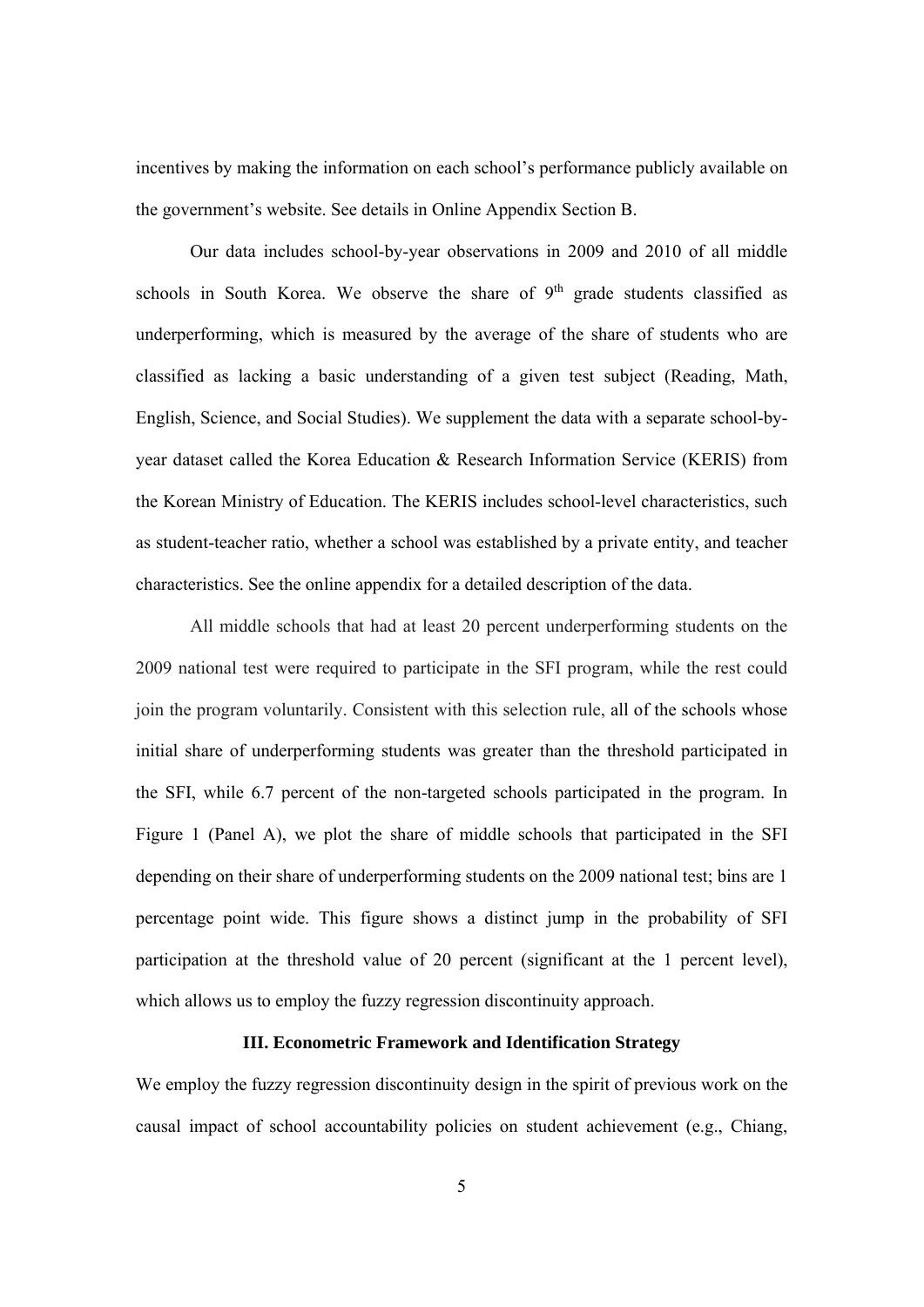2009, Rochoff and Turner, 2010, Dee, 2012, Rouse et al., 2013). We use the discontinuous relationship between a school's treatment status and its average share of underperforming students in the baseline year to identify the causal impact of SFI eligibility on student achievement. Specifically, we estimate local OLS regression models by examining schools whose baseline performance in 2009 belongs to local bandwidths around the threshold, where we set the optimal bandwidth based on the method suggested by Imbens and Kalyanaraman (2012).

Our identifying assumption is that the distribution of unobservables with respect to the running variable is continuous through the threshold, which implies local random assignment. Following the standard practice of examining the plausibility of the identification strategy (e.g., Lee and Lemieux, 2010), we find that the identification assumption is likely to hold in our setting. First, schools are unlikely to manipulate their performance because the national tests were created and are supervised by the Korean Ministry of Education, and over 98 percent of students enrolled in middle schools took the national tests. Second, we find a discontinuity at the threshold in terms of the outcome variable in 2010 but not in terms of predetermined school characteristics or of the density of observations. Furthermore, our results are robust to the inclusion or exclusion of covariates. Finally, alternative choices of bandwidth generate results similar to our baseline estimates. See the Online Appendix Section D for additional information and formal test results of our identifying assumption.

#### **V. Results**

We first present graphical evidence of the positive effect of the SFI on school performance. In Figure 1 (Panel B), we plot the average share of underperforming students in 2010 – the year after the program was implemented – for each bin of baseline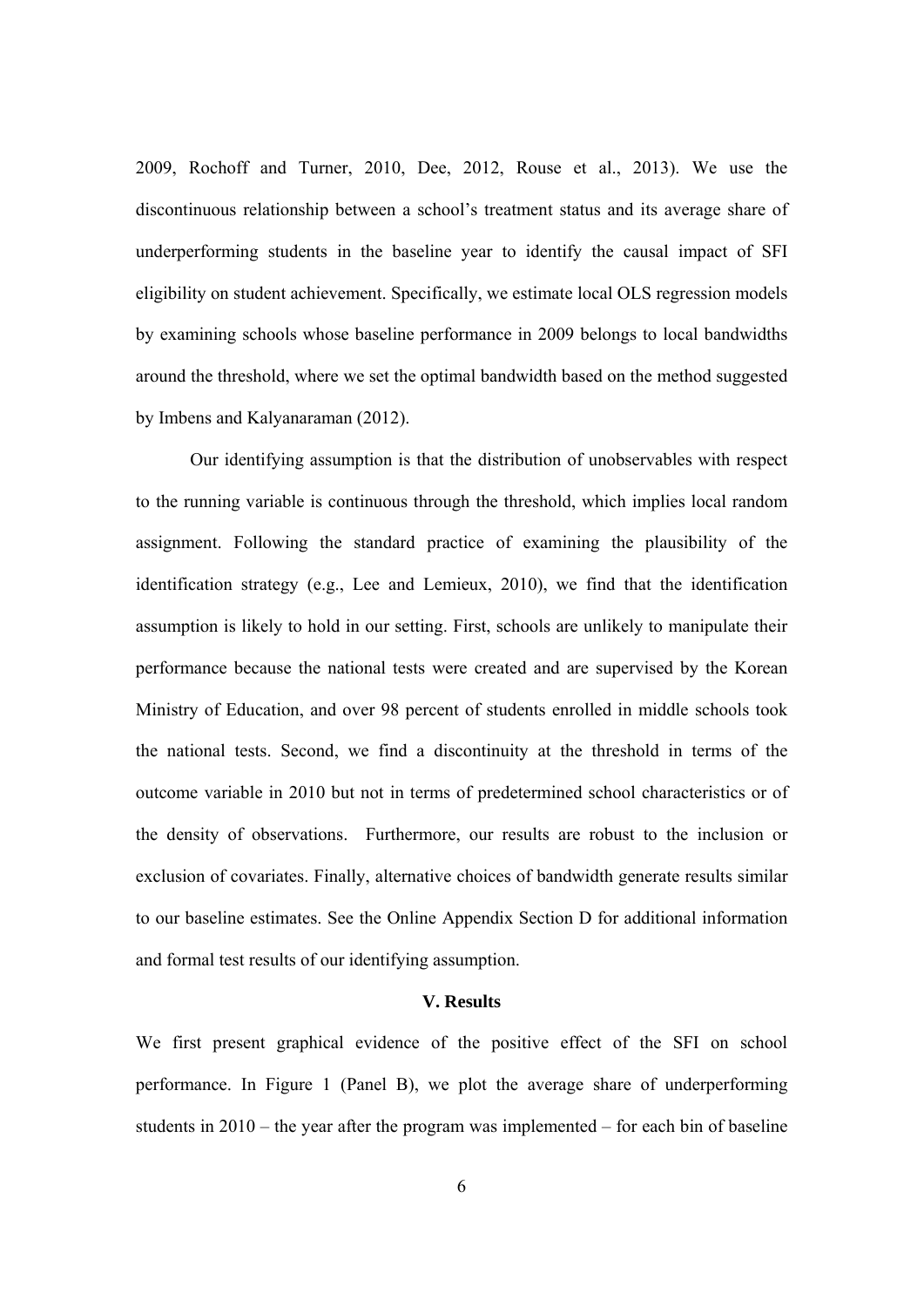performance. For easy comparison, we include two solid lines in the graph that are the estimated quadratic polynomial for both sides of the threshold.<sup>6</sup> The figure shows a discontinuous decrease at the threshold, suggesting that schools required to participate in the SFI program (located right side of the threshold) have smaller shares of underperforming students in 2010, relative to schools that are less likely to receive the SFI (located on the left side of the threshold). These findings are robust in terms of selection of bin sizes (see the Online Appendix Section E).

Next, we estimate local OLS regression models. In Table 1, we present the impact of SFI eligibility on the average share of underperforming students in a school (Panel A). Our baseline results, reported in column 1, show that the SFI reduces the share of underperforming students by a statistically significant 3.7 percentage points (an 18.5 percent reduction for the schools at the cutoff). This result remains fairly stable when we include school characteristics and school district fixed effects (column 2) or use alternative bandwidths (columns  $3$  and  $4$ ).<sup>7</sup> Furthermore, we find positive effects of the SFI on all test subjects reported in Panels B to F. The SFI program reduces the share of students who lack a basic understanding of each test subject by 3 to 6 percentage points. See the Online Appendix Section E. for additional robustness checks, including 2SLS estimates.

Our results show that the SFI program delivers outcomes in line with the policy goal – reducing the share of underperforming students in a school. We additionally examine the average test scores and find that the SFI program has a positive impact on

<sup>&</sup>lt;sup>6</sup> The results are comparable when we use a local linear model. Following Gelman and Imbens (2014), we avoid high-order polynomials.

<sup>7</sup> School characteristics include share of female students, share of students in welfare programs, single-sex school or not, established by a private entity or not, school size, pupils per teacher, share of teachers with master's degree or PhD, and school district fixed effects.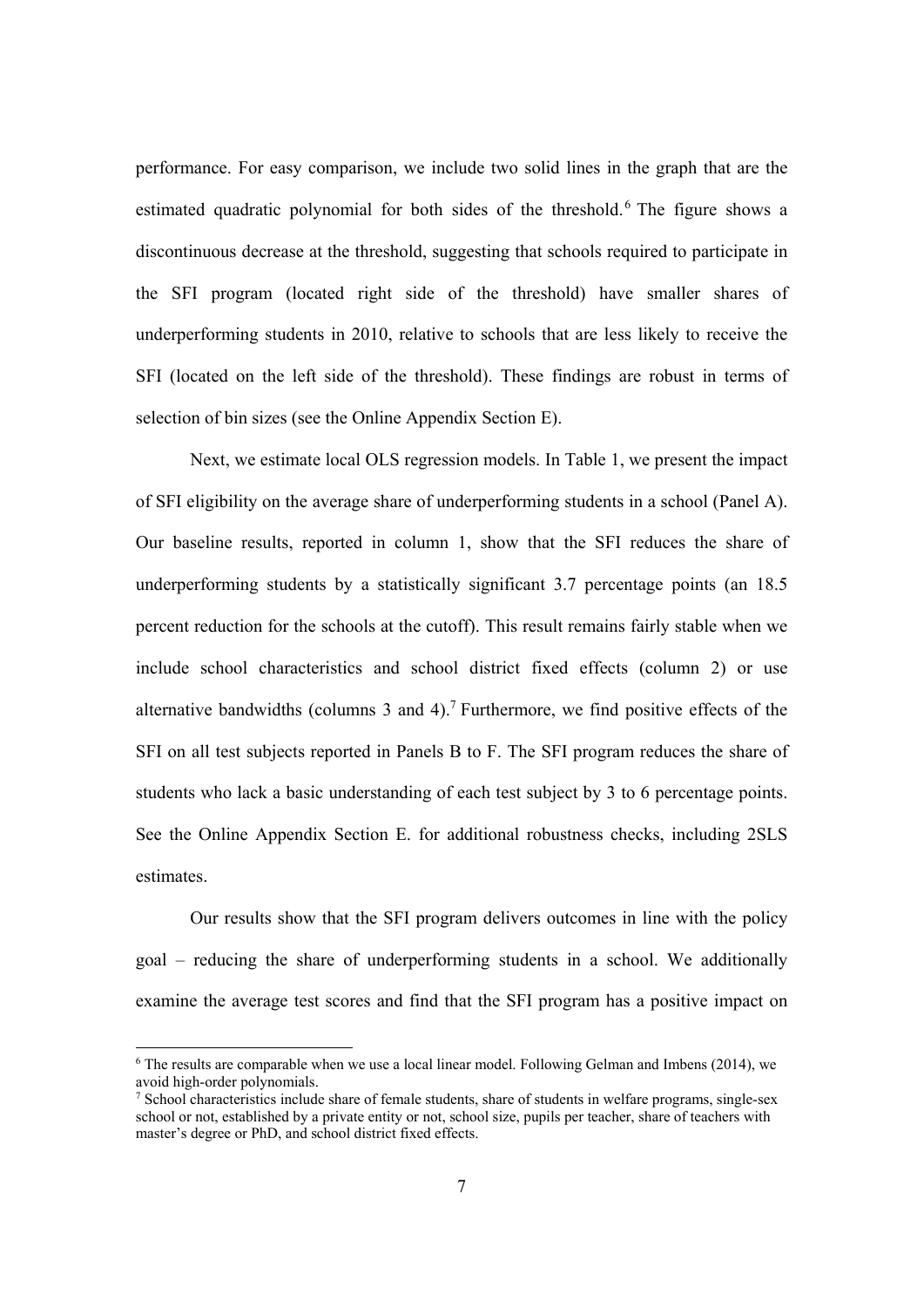average test scores in all subjects although the magnitude varies by subject. This result suggests that the SFI program may not have much adverse impact on non-targeted students, different from the US setting that Neal and Schanzenbach (2010) examine. Finally, we find that the SFI program is more effective in schools that received a higher financial subsidy per student, suggesting that increased financial subsidy, rather than public pressure, may account for the improvement in school performance. See details in Online Appendix Sections E.2 and E.3.

#### **IV. Conclusion**

This paper examines the impact of a school accountability program that provides financial support to failing schools but has no direct punishment scheme for schools that do not exhibit improvement. Although the program does not provide explicit economic incentives for school personnel, we find that it had sizable positive impacts on students' achievement the year after it was launched. Our results imply that it may be possible to "nudge" schools, without employing any aggressive incentive scheme to improve school accountability. Thus, policymakers may want to experiment with such a program, especially if there is severe opposition, from school workers and other relevant parties, to high-stakes accountability schemes.

This paper also contributes to the large literature examining the impact of school resources on student outcomes. While the results on the estimated impacts are mixed,<sup>8</sup> recent studies point out that school resources may increase student performance when they are devoted to human resource improvement instead of to school materials (see Caneiro et al., 2015). This finding suggests that the significant impact of Korea's SFI

<sup>8</sup> See the literature review in De Witte et al. (2014) for developed countries, and Caneiro et al. (2015) for developing countries.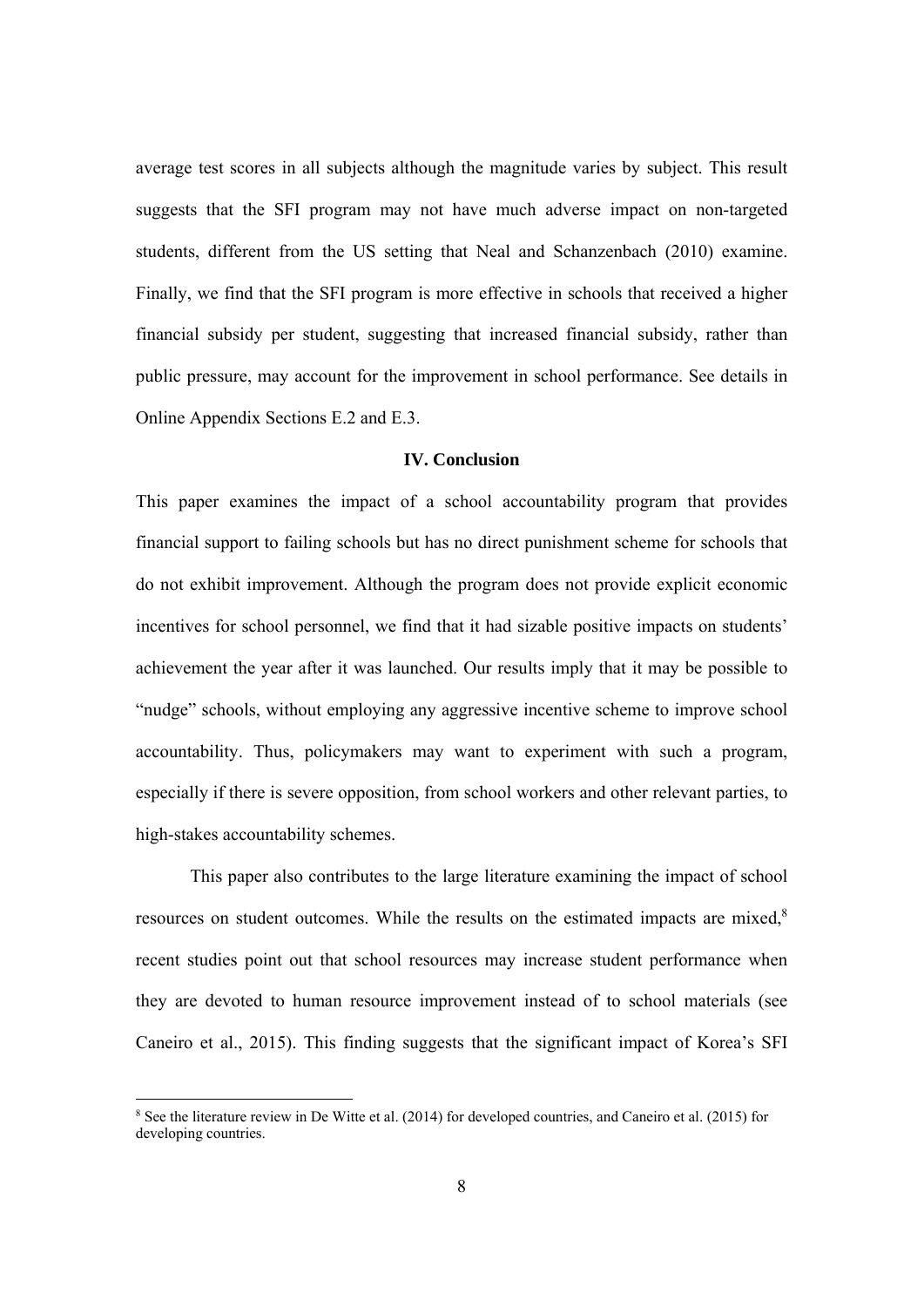program may be accounted for by the fact that the Korean schools are allowed to use the financial support only for human resources improvement.

#### **REFERENCES**

- Carneiro, Pedro, Oswald Koussihouede, Nathalie Lahire, Costas Meghir, Corina Mommarts. 2015. "Decentralizing Education Resources: School Grants in Senegal," IZA Working Paper, No. 8960.
- Chiang, Hanley. 2009. "How Accountability Pressure on Failing Schools Affects Student Achievement." Journal of Public Economics, 93(9-10),1045-1057.
- Dee, Thomas. 2012. "School Turnarounds: Evidence From the 2009 Stimulus," NBER working paper No. 17990.
- De Witte, Kristof, Benny Geys, and Catharina Solondz. 2014. " Public Expenditures, Educational Outcomes and Grade Inflation: Theory and Evidence from a Policy Intervention in the Netherlands," *Economics of Education Review*, 40, 152-166.
- Figlio, David, and Susanna Loeb. 2011. "School Accountability," *Handbook of the Economics of Education*, 3, 384-421.
- Gelman, Andrew, and Guido Imbens. 2014. "Why High-Order Polynomials Should Not Be Used in Regression Continuity Designs," NBER Working Paper. 20405
- Hanushek, Eric A. and Margaret E. Raymond. 2005. "Does School Accountability Lead to Improved Student Performance?," *Journal of Policy Analysis and Management*, 24(2), 297–327.
- Imbens, Guido, and Karthik Kalyanaraman. 2012. "Optimal Bandwidth Choice for the Regression Discontinuity Estimator," *Review of Economic Studies*, 79(3), 933-959.
- Kim, Kyunghee, Heekyung Kim, Wonkyun Noh, Kyungah Sang, Jinah Shin, Hyekyung Chung, Seokjin Woo, Sungchang Ryu, Jungah Hahn, Sherri Lauver, Carla McClure, Miranda Cairns, and Brian Fu. 2012. "School Accountability Programs: South Korea and United States," Korea Institute for Curriculum and Evaluation, Policy Brief, in Korean.
- Lee, David S., and Thomas Lemiuex. 2010. "Regression Discontinuity Designs in Economics," *Journal of Economic Literature*, 48, 281-355.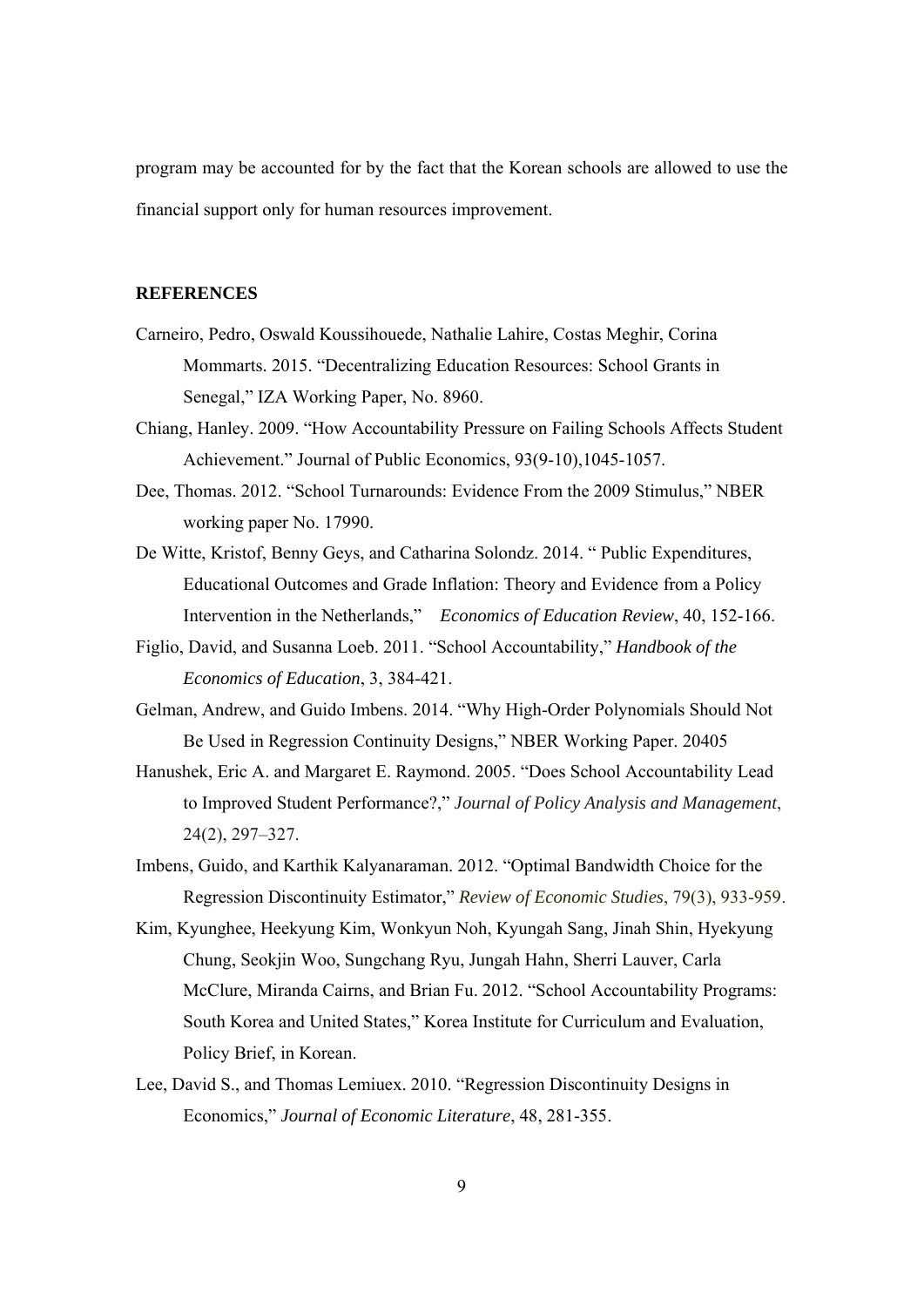- Lee, Soohyung, Lesley J.Turner, Seokjin Woo, and Kyunghee Kim. 2014. "All or Nothing? The Impact of School and Classroom Gender Composition on Effort and Academic Achievement," NBER Working Paper No.
- Neal, Derek. 2011. "The Design of Performance Pay in Education," *Handbook of the Economics of Education,* 4, 495-550.
- Neal, Derek, and Diane Whitmore Schanzenbach. 2010. "Left Behind by Design: Proficiency Counts and Test-Based Accountability," Review of Economics and Statistics, 92(2), 263-283.
- Rockoff, Jonah, and Lesley J. Turner. 2010. "Short-Run Impacts of Accountability on School Quality," *American Economic Journal: Economic Policy*, 2,119-147.
- Rouse, Cecilia E., Jane Hannaway, Dan Goldhaber, and David Figlio. 2013. "Feeling the Florida Heat? How Low-Performing Schools Respond to Voucher and Accountability Pressure," *American Economic Journal: Economic Policy*, 5(2): 251-81.

|                                  | Initial Share $\leq$ 20% |       | Initial Share $\geq$ 20% |                   |  |  |
|----------------------------------|--------------------------|-------|--------------------------|-------------------|--|--|
|                                  | 2,937 schools            |       | 104 schools              |                   |  |  |
|                                  | 2009                     | 2010  | 2009                     | 2010              |  |  |
|                                  | (1)                      | (2)   | 3)                       | $\left( 4\right)$ |  |  |
| Panel A. Share of under-         |                          |       |                          |                   |  |  |
| performing students              | 0.069                    | 0.054 | 0 247                    | 0.091             |  |  |
| Panel B. Share of students       |                          |       |                          |                   |  |  |
| lacking a basic understanding of |                          |       |                          |                   |  |  |
| - Reading                        | 0.044                    | 0.031 | 0.182                    | 0.058             |  |  |
| - Math                           | 0.112                    | 0.061 | 0.337                    | 0.102             |  |  |
| - English                        | 0.052                    | 0.042 | 0.197                    | 0.069             |  |  |
| - Science                        | 0.067                    | 0.075 | 0.254                    | 0.127             |  |  |
| - Social Studies                 | 0.068                    | 0.061 | 0.267                    | 0.100             |  |  |

#### **Table 1: Summary Statistics**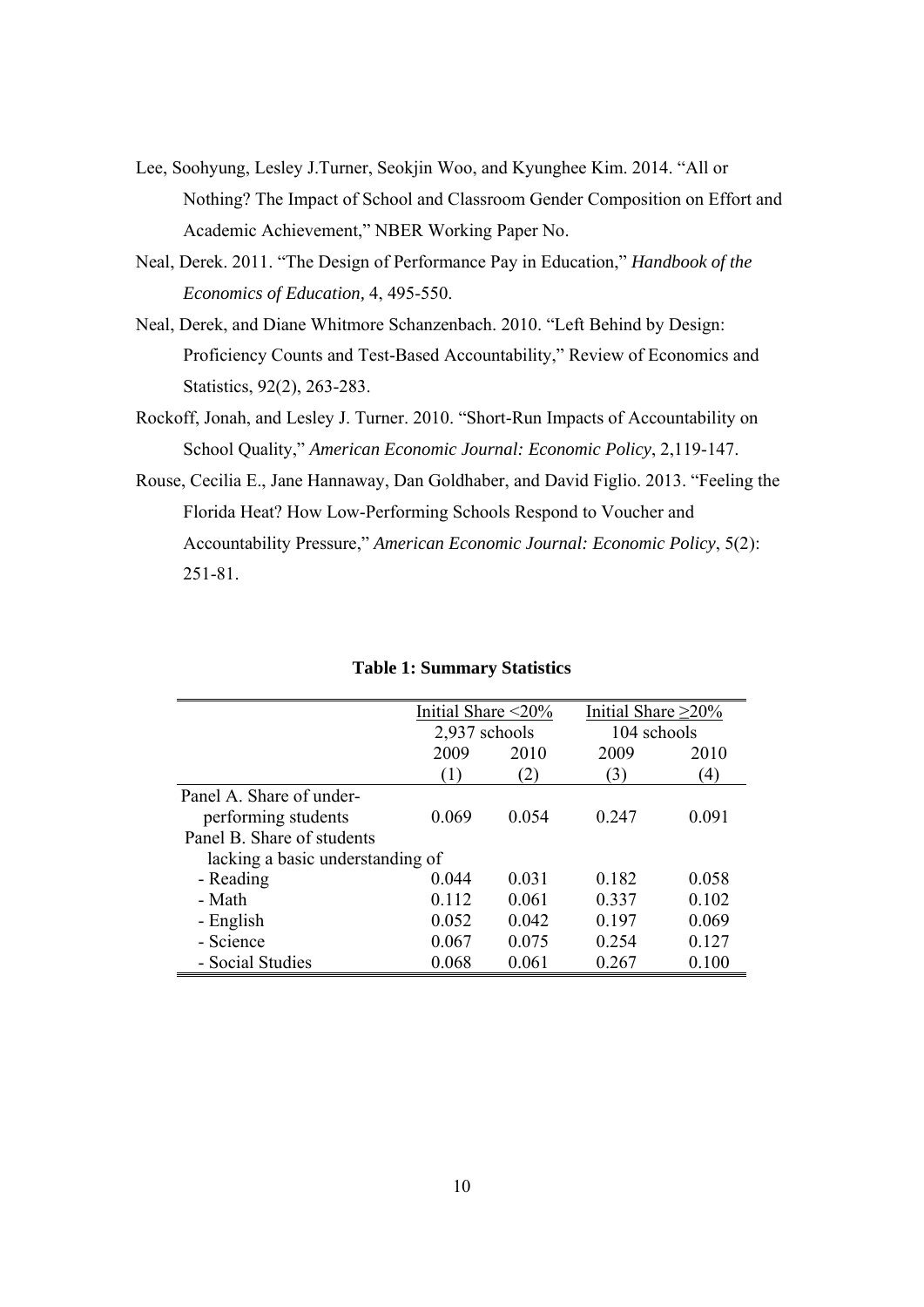|                                                             | (1)            | (2)         | (3)            | (4)            |  |  |  |
|-------------------------------------------------------------|----------------|-------------|----------------|----------------|--|--|--|
| Panel A. Share of underperforming students                  |                |             |                |                |  |  |  |
| SFI program                                                 | $-0.037***$    | $-0.025***$ | $-0.037***$    | $-0.046***$    |  |  |  |
|                                                             | (0.009)        | (0.010)     | (0.013)        | (0.012)        |  |  |  |
| Obs. In bandwidth                                           | 2,483          | 1,804       | 1,042          | 3,039          |  |  |  |
| Panel B. Share of students lacking a basic understanding of |                |             |                |                |  |  |  |
| - Reading                                                   |                |             |                |                |  |  |  |
| SFI program                                                 | $-0.029***$    | $-0.018**$  | $-0.028**$     | $-0.031***$    |  |  |  |
|                                                             | (0.011)        | (0.009)     | (0.012)        | (0.010)        |  |  |  |
| Obs. In bandwidth                                           | 1,494          | 1,204       | 642            | 2,731          |  |  |  |
| - Math                                                      |                |             |                |                |  |  |  |
| SFI program                                                 | $-0.043***$    | $-0.030**$  | $-0.040***$    | $-0.044***$    |  |  |  |
|                                                             | (0.013)        | (0.013)     | (0.015)        | (0.012)        |  |  |  |
| Obs. In bandwidth                                           | 2,946          | 2,704       | 1,509          | 3,040          |  |  |  |
| - English                                                   |                |             |                |                |  |  |  |
| SFI program                                                 | $-0.030**$     | $-0.020$    | $-0.030**$     | $-0.028***$    |  |  |  |
|                                                             | (0.013)        | (0.013)     | (0.015)        | (0.010)        |  |  |  |
| Obs. In bandwidth                                           | 959            | 965         | 444            | 1,830          |  |  |  |
| - Science                                                   |                |             |                |                |  |  |  |
| SFI program                                                 | $-0.057**$     | $-0.032**$  | $-0.056*$      | $-0.059**$     |  |  |  |
|                                                             | (0.024)        | (0.015)     | (0.029)        | (0.023)        |  |  |  |
| Obs. In bandwidth                                           | 653            | 1,535       | 331            | 1,234          |  |  |  |
| - Social Studies                                            |                |             |                |                |  |  |  |
| SFI program                                                 | $-0.043**$     | $-0.025*$   | $-0.047**$     | $-0.042**$     |  |  |  |
|                                                             | (0.019)        | (0.015)     | (0.021)        | (0.018)        |  |  |  |
| Obs. In bandwidth                                           | 532            | 615         | 287            | 936            |  |  |  |
| Other controls                                              | N <sub>0</sub> | Yes         | N <sub>0</sub> | N <sub>0</sub> |  |  |  |
| Bandwidth                                                   | Optimal        | Optimal     | 70% of         | 130% of        |  |  |  |
|                                                             |                |             | optimal        | optimal        |  |  |  |

| Table 2: Impact of SFI Eligibility on the 2010 School Performance |  |  |
|-------------------------------------------------------------------|--|--|
|                                                                   |  |  |

Notes: The unit of observations is school. SFI program is 1 if a school had at least 20 percent of underperforming students on the 2009 national test. Optimal bandwidth is chosen based on the procedure developed by Imbens and Kalyanaraman (2012). "Other controls" include share of female students, share of students in welfare programs, whether the school was established by a private entity, whether the school is single-sex, school size, pupils per teacher, teacher's educational attainment, and school district fixed effects. \* significant at 10%; \*\* significant at 5%; \*\*\* significant at 1%. Robust standard errors are reported in parentheses.